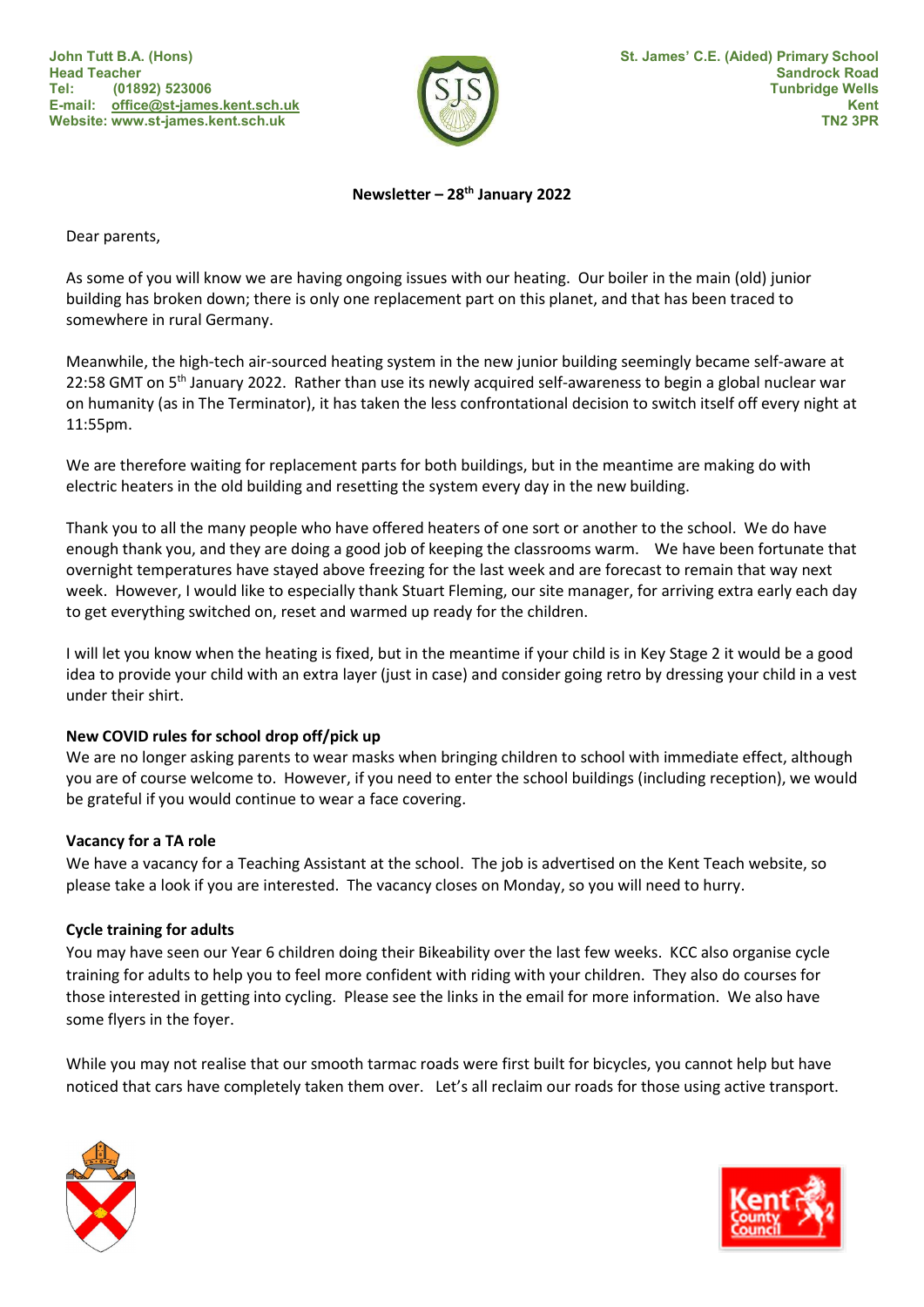# PTA Second hand uniform sale

The PTA will be holding a uniform sale in the school car park on  $7<sup>th</sup>$  February from 8:45am until 10am.

They have asked me to pass on that they need donations, especially jumpers and cardigans, which can be put in the box in the office foyer. They do not need any grey items or summer dresses at the moment.

### Change to price of school meals

After half term the price of school meals for children in the juniors will rise by 10p to £2.40.

### Forest School

This week, Forest School have enjoyed taking part in the Big Garden Birdwatch, which is open to everyone to join in with over the weekend. We saw some very friendly robins, dunnocks and crows, as well as more timid wrens, blue tits, great tits, coal tits, jays, magpies, blackbirds and we heard our elusive firecrests. If you would like to be part of this, visit the RSPB website on the following link, https://www.rspb.org.uk/getinvolved/activities/birdwatch/

### Reception

Last week Reception discovered a crash site on our playground. We spent time thinking about what it was, where it had come from and the different materials we could see.

This week we listened to the story of Q Pootle 5 and then received a letter from Z Pootle 6. He was looking for Q Pootle and was worried that his space ship might have crashed as his rocket boosters were not working. Reception have been on a mission to help find Q Pootle 5. They have been looking for clues in our classroom, playground and in the woods, but they didn't find him. So they became very busy making pictures and writing lost posters to try and find Q Pootle . We are still looking…have you seen him anywhere?



### Are you, or is someone you know, interested in training to be a teacher?

Whether it be at this current time of the pandemic or in more 'normal' times we know that the quality of teaching in our school makes the biggest difference to the quality of education that we can provide. That is why we, as a school, spend important time training our teachers as well as helping to train the next generation of teachers coming into the profession.

We work in partnership with Teach Kent & Sussex, an Ofsted 'outstanding' provider of teacher training. They are always keen to hear from prospective teachers and provide support through the application process.